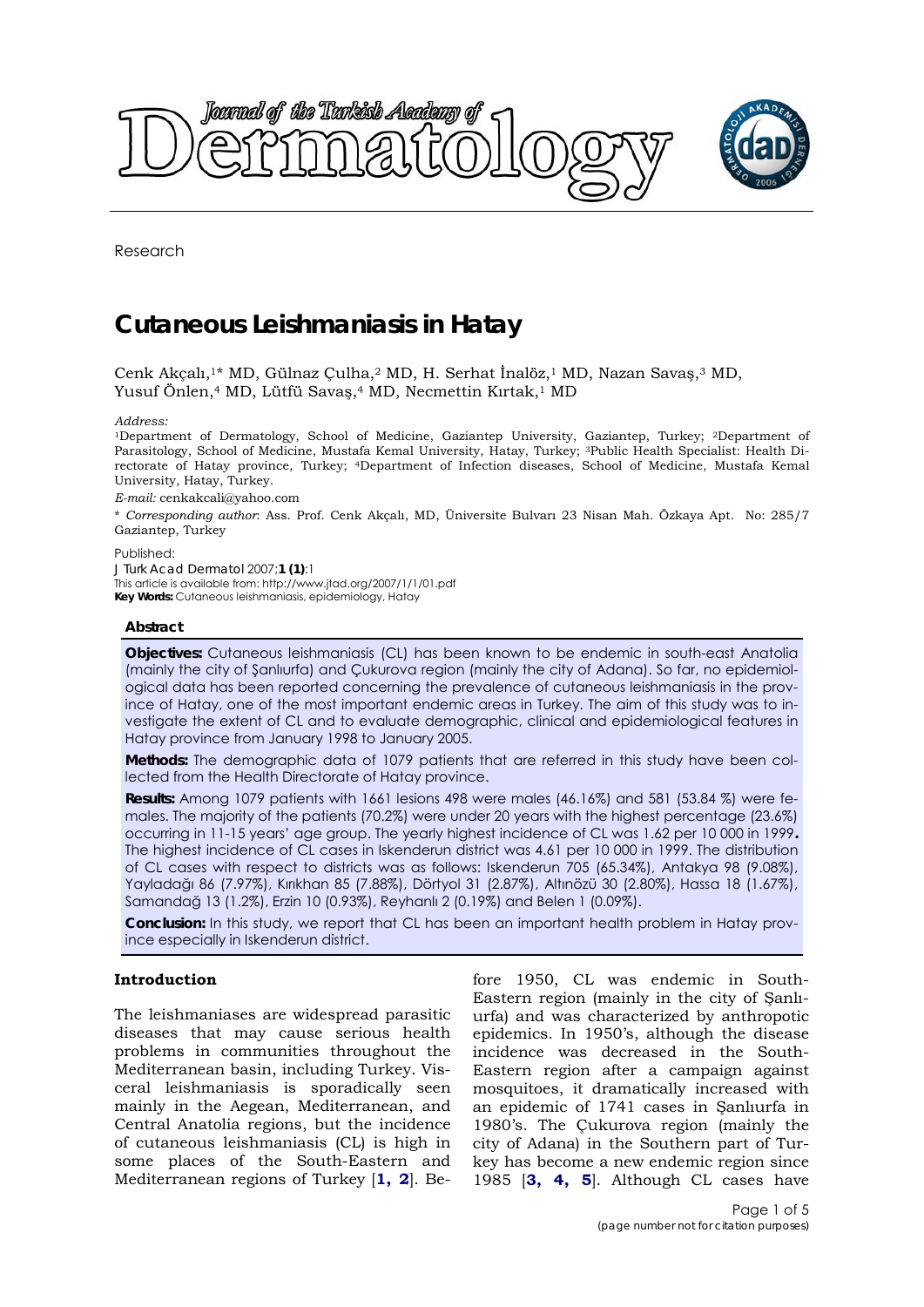<span id="page-1-0"></span>been reported in Hatay province, the epidemiological and clinical characteristics regarding this region have not been welldocumented.

The objective of this study was to investigate the extent of CL and to evaluate demographic, clinical and epidemiological features in Hatay region.

### **Materials and Methods**

The data from the patients who are included in this retrospective study are collected from the Health Directorate of Hatay province. A total of 1079 patients with CL were recorded from January 1998 to January 2005. Demographic and clinical features including name, age, gender, residence, duration, body site of infection, and number of lesions were recorded. The yearly incidence of CL was calculated according to the number of the recorded data of Health Directorate of Hatay province. We used t-test and SPSS 11.5 statistical software program for the statistical analyzes [**[6](#page-4-0)**].

## **Results**

One thousand seventy-nine patients with 1661 lesions were verified from January 1998 to January 2005. Four hundred and ninety eight patients were male (46.16%) with a mean age of 19.26±14.41 whereas 581 patients were female (53.84 %) with a mean age of 19.25±15.10. There were no significant differences between the mean ages with respect to the gender (p>0.05).

The majority of the patients (70.2%) were under 20 years with the highest percentage (23.6%) occurring in the 11-15 years age group (**Table 1**). The youngest patient was 6 months of age and the oldest was 81 years.

| <b>Table 1.</b> Age and Gender Distribution of CL Patients |
|------------------------------------------------------------|
|------------------------------------------------------------|

| <b>Age Group</b> | Male $(\%)$ | Female (%)  | Total |  |
|------------------|-------------|-------------|-------|--|
| $0 - 5$          | 41 (42.26)  | 56 (57.74)  | 97    |  |
| $6 - 10$         | 113 (47.08) | 127 (52.92) | 240   |  |
| $11 - 15$        | 117 (45.88) | 138 (54.12) | 255   |  |
| $16 - 20$        | 71 (43.03)  | 94 (59.97)  | 165   |  |
| $21 - 25$        | 35 (51.47)  | 33 (48.53)  | 68    |  |
| 26-30            | 33 (57.90)  | 24 (42.10)  | 57    |  |
| $31 - 40$        | 30 (45.45)  | 36 (54.55)  | 66    |  |
| $41 - 50$        | 34 (44.16)  | 43 (55.84)  | 77    |  |
| 50<              | 24 (44.44)  | 30 (55.56)  | 54    |  |
| Total            | 498 (46.15) | 581 (53.85) | 1079  |  |



The mean age was found to be 19.26 years  $(s.d.=14.78)$ .

The annual dispersion of the cases showed that the highest rate was in 1999 with 205 cases and the lowest rate was in 2001 with 71 cases. The reported cases per year are shown in **Figure 1**. The highest yearly incidence of CL was 1.62 per 10 000 in 1999 and the lowest was 0.55 per 10 000 in 2001 (**Figure 2**). The highest incidence of CL in Iskenderun was 4.61 per 10 000 in 1999 and the lowest was 1.53 per 10 000 in 2001.



**Figure 2.** Annual incidences of CL cases from January 1998 to January 2005 (Incidence rate per 10000)

CL cases showed seasonal variations. The incidence steadily began to increase in December, made peak in February, and decreased to minimum in October-November (**Figure 3**).

The number of lesions per case ranged from 1 to 24, with an average of 1.57 lesions per patient. Seven hundred sixty six patients (71.0%) had one lesion and 313 patients



Figure 3. The monthly number of CL cases in Hatay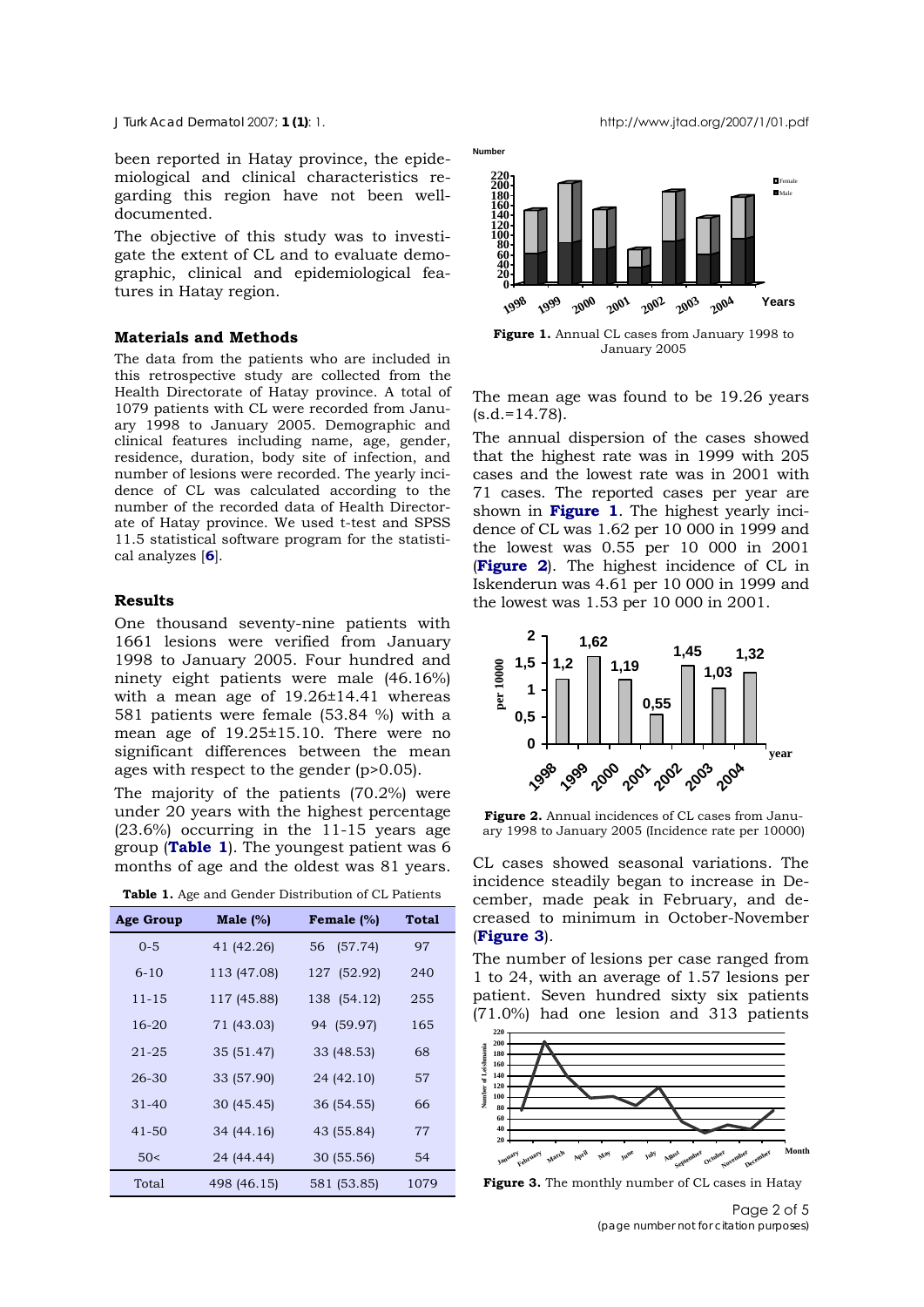**Table 2.** Number of Lesions per Patient of Affected Cases

|  |                  | <b>Patient Number (%)</b> | <b>Lesion Number</b> |
|--|------------------|---------------------------|----------------------|
|  | 1 lesion         | 766 (71.0)                | 766                  |
|  | 2 lesions        | 203 (18.8)                | 406                  |
|  | 3 lesions        | 64 (5.9)                  | 192                  |
|  | 4 lesions        | 14(1.3)                   | 56                   |
|  | 5 lesions        | (1.6)<br>17               | 85                   |
|  | $6 \leq$ lesions | 15(1.4)                   | 156                  |
|  | Total            | 1079 (100.0)              | 1661                 |

(29%) had multiple lesions. The number of lesions per case is listed in **Table 2**. CL were mostly located on the exposed parts of the body such as face (58.52%), upper extremities (29.85%) and lower extremities (10.73%) (**Table 3**). The duration of the disease ranged between 4 weeks and 36 months. The median duration of all lesions was  $8.20 \pm 6.15$  weeks.

Of 1079 patients, 77.66% (838) were living in rural areas, and 22.34% (241) were residents of urban regions. The distribution of CL cases according to districts was as follows: In Iskenderun 705 (65.34%), Antakya 98 (9.08%), Yayladağı 86 (7.97%), Kırıkhan 85 (7.88%), Dörtyol 31 (2.87%), Altınözü 30 (2.80%), Hassa 18 (1.67%), Samandağ 13

**Table 3.** Body Site Distribution of Affected Cases

| Localization                 |                  | No. of lesions $(\%)$ |  |  |
|------------------------------|------------------|-----------------------|--|--|
| Face (%58.52)                |                  |                       |  |  |
|                              | Cheek            | 607 (36.54)           |  |  |
|                              | Forehead         | 119 (7.16)            |  |  |
|                              | Ear              | 77 (4.63)             |  |  |
|                              | <b>Nose</b>      | 72 (4.33)             |  |  |
|                              | Chin             | 53 (3.20)             |  |  |
|                              | Eyelid           | 17 (1.02)             |  |  |
|                              | Lip              | 10 (0.60)             |  |  |
|                              | Periorbital area | 9(0.54)               |  |  |
|                              | Oral commissure  | 8(0.50)               |  |  |
| <b>Neck</b>                  |                  | 15 (0.90)             |  |  |
| Upper extremities (%29.85)   |                  |                       |  |  |
|                              | Arm              | 298 (17.94)           |  |  |
|                              | Hand             | 170 (10.23)           |  |  |
|                              | Elbow            | 22 (1.32)             |  |  |
|                              | Finger           | 6(0.36)               |  |  |
| Lower extremities $(%10.73)$ |                  |                       |  |  |
|                              | Leg              | 88 (5.30)             |  |  |
|                              | Foot             | 67 (4.03)             |  |  |
|                              | Knee             | 15 (0.90)             |  |  |
| Trunk                        |                  | 8(0.50)               |  |  |
| Total                        |                  | 1661 (100.00)         |  |  |

<span id="page-2-0"></span>*J Turk Acad Dermatol* 2007; **1 (1)**: 1. http://www.jtad.org/2007/1/01.pdf



**Figure 4.** The map of Hatay indicating areas of [study. Most of the cases were encountered in](#page-3-0)  Iskenderun.

(1.2%), Erzin 10 (0.93%), Reyhanlı 2 (0.19%) and Belen 1 (0.09%) (**Figure 4**).

### **Discussion**

CL is a parasitic disease, which is caused by the protozoa of the genus *Leishmania; L. tropica, L. major, L. aethiopica,* and sometimes *L. donovani, L. infantum*. The infection is transmitted through the small phlebotomine sandflies via the biting of infected human or animal hosts. The clinical characteristics of leishmaniases depend on interactions of *Leishmania* parasite's invasiveness, tropism, patogenicity, and hosts' immune responses [**[7, 8, 9](#page-4-0)**].

Although CL is widely scattered throughout the world it is endemic in tropical and subtropical regions. In our country, CL has been endemic and epidemic in South-Eastern Anatolia (mainly the city of Şanlıurfa) for many years and it has been endemic in Çukurova region (mainly the city of Adana) in the last two decades. For this reason, CL has been termed as "Beauty Scar", "Oriental Sore", Allepo Sore" or "Annual Sore" by the people residing in endemic areas [**[2, 4, 5](#page-4-0)**]. Several CL cases have been reported from other cities such as Ay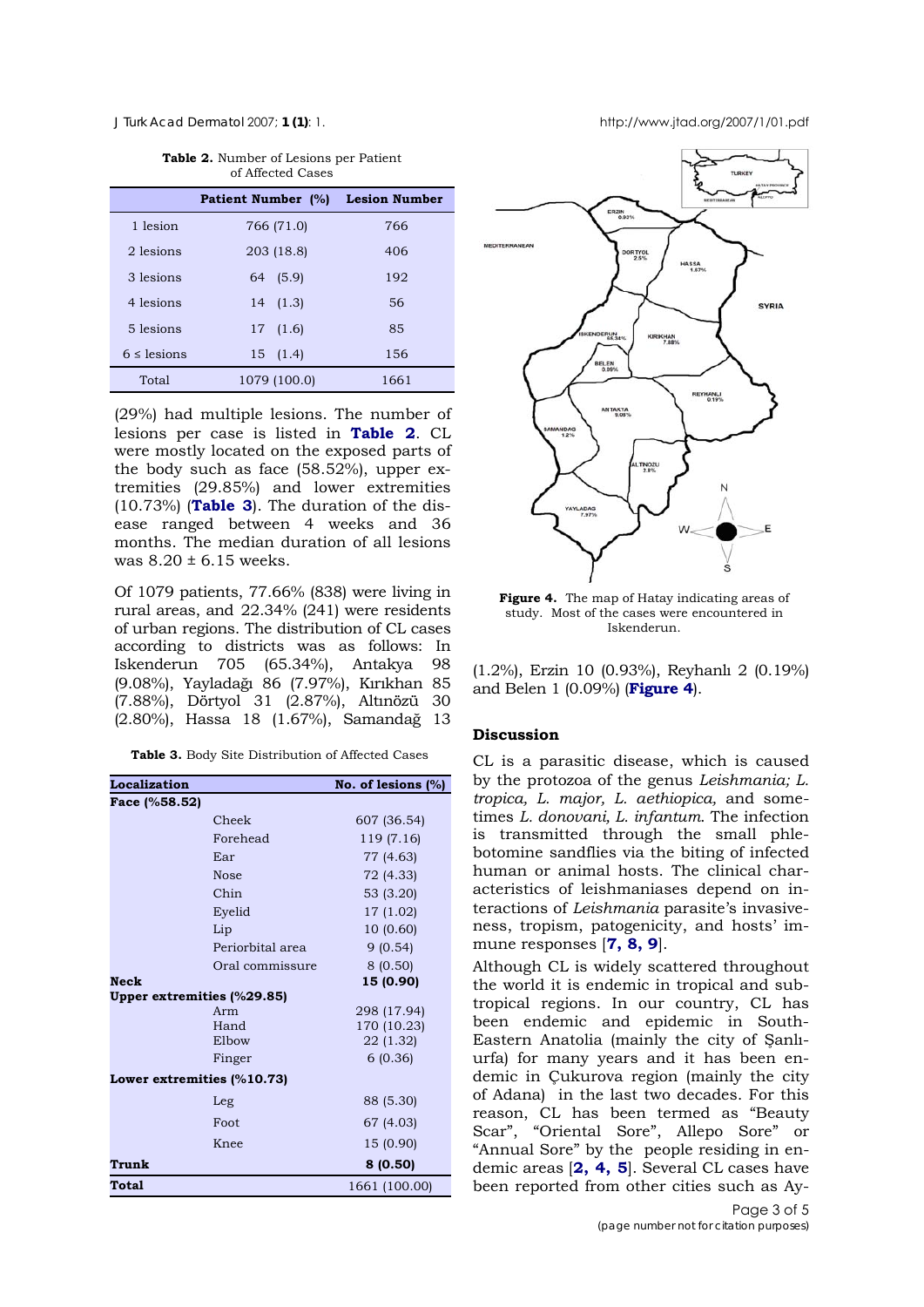<span id="page-3-0"></span>*J Turk Acad Dermatol* 2007; **1 (1)**: 1. http://www.jtad.org/2007/1/01.pdf

din, Kahramanmaraş, İçel, Antalya, Kayseri and Diyarbakır [**[10, 11, 12](#page-4-0)**].

Hatay province, where we studied CL, covers an area of 5403 km2, with a population of 1,254,000 at the time of the last census in 2000. Different geographical formations such as plains, rivers, high mountains, and streams are characteristics of the province which shares a long border with Syria in the south and east and has coastal plain on the Mediterranean Sea in the west [**[13](#page-4-0)**].

There is one province capital and 10 districts in Hatay. Most of the CL cases were encountered in Iskenderun 705 (65.34%), Antakya 98 (9.08%) (provincial capital), Yayladağı 86 (7.97%), and Kırıkhan 85 (7.88%) (**[Figure 4](#page-2-0)**).

Geographic and climatic conditions in Hatay show differences from one district to another. Iskenderun, where the most cases are encountered, lies on the Mediterranean coastal plain with an altitude of 18 m above sea level, the summers are hot (20-33ºC) with high humidity and the winters are wet and mild (5-14ºC) [**[13](#page-4-0)**]. There is lack of infrastructure in the countryside and there is large number of seasonal farm workers migrating from south-eastern parts of Turkey. Such factors provide a suitable niche for the development and dispersal of CL in Iskenderun.

Apart from Iskenderun, districts of Yayladağı, Kırıkhan and Antakya have drier climate that lies between Mediterranean and semi-arid terrains. Although temperatures and humidity were not as high as in Iskenderun, these districts form suitable environment for phlebotom sandflies [**13**].

 Antakya, Yayladağı, and Kırıkhan are very close to Aleppo (80 km, 102 km, 75 km respectively) which is a Syrian city, where CL has apparently been endemic for at least 2- 3 human generations. The incidence of CL in Aleppo has been increasing over the past decade [**[14, 15](#page-4-0)**]. Many people have relatives in Aleppo so they visit them and stay for a few days. Also there are touristic and commercial relations with Aleppo. Some of these individuals carry Syrian parasites to Hatay. In addition to this situation, lack of infrastructure and seasonal workers may be the promoting factors for CL in this district.

In our study, from 1998 to 2005 the total of CL cases was recorded as 1079. In Hatay province, many people prefer to go to other

cities for their health problems and elder people avoid to admit to any medical center since they have got used to the disease and its complications for many years. Therefore, we assume that impact of the disease and its incidence has been underestimated.

Diagnosis and treatment of CL patients are provided for free of charge by the state government. In 2001, there was a considerable decrease in the number of cases in Hatay province, because there were insufficient leishmanial drugs at the Health Department of Hatay. Therefore, many people looked for the leishmanial drugs in neighboring provinces. Another reason for the decline of the CL cases may be due to environmental conditions in 2001.

CL may be seen throughout the year, but it shows seasonal differences. Rainy seasons followed by increasing temperatures are available conditions for transmission. In our study, CL made a peak in February. In other studies conducted in Turkey, the peak was reported in winter time in Urfa, and the disease occurred most frequently in October-December period in Çukurova [**[4,](#page-4-0)  5**[\).](#page-4-0) 

Although all age groups are affected by CL, the majority of them were between 11-15 years old. The reason for low rate of elderly patients may be related to the fact that they were infected during early ages and they acquired long term immunity during childhood. Another factor is that older people do not admit to a health center for the treatment of CL while they know this disease and disfiguring scars are not as important for them as for youngsters. Additionally, the outdoor activities of the young people are more than the other age groups in which youngsters are exposed to the disease more often. In our study, the lesions were found most frequently on face, being consistent with the other reports concerning Şanlıurfa and Adana [**[4, 5](#page-4-0)**].

In conclusion, CL has been known to be endemic in south-east Anatolia (mainly in the city of Şanlıurfa) and Çukurova regions (mainly the city of Adana). In this study, we report that CL has been an important health problem in Hatay province, especially in Iskenderun district.

Well-organized conduction of screening and education programs targeting the public and medical workers will enable to under